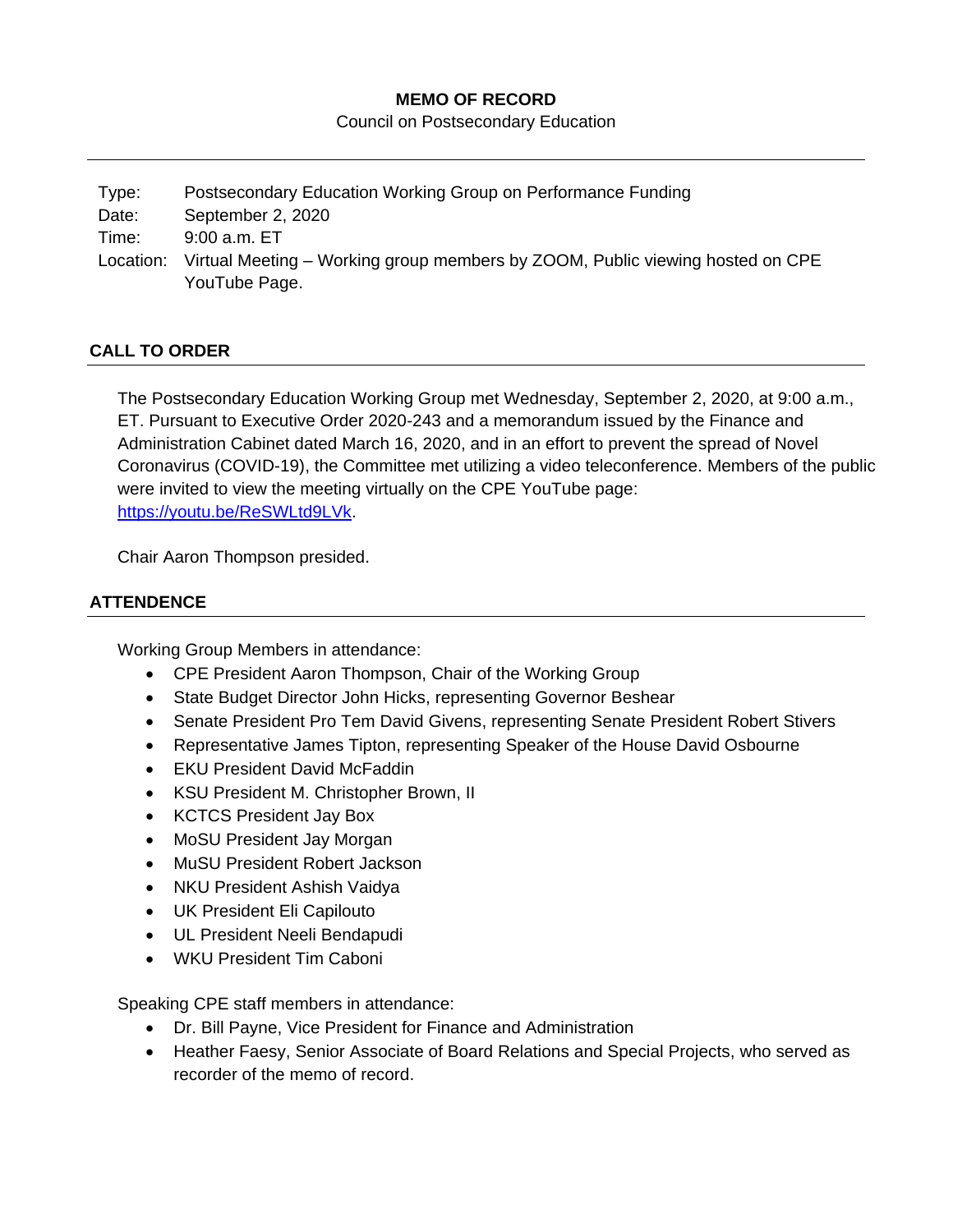### **OUTCOME-BASED FUNDING STATUS REPORT**

Scott Boelscher, senior associate at HCM Strategists, presented a status update on the outcomes based funding model. On the national context, he discussed how the various state funding systems vary significantly in design, focus and sophistication and how the outcomes have played a role in the funding of those state institutions. He reviewed the reasoning of developing outcomes-based models and discussed ways other states are making adjustments during the pandemic to ensure states remain student-focused and ensure long-term sustainability in the funding model. Finally, he provided a series of recommendations that working group should consider as they complete their review.

Following his presentation, he answered several questions regarding the following areas:

- Existing models that include transfer student metrics or incentives for teacher preparation degrees.
- How individual institutional missions play a role in the calculations of other state models.
- How other states are modifying their performance funding calculations due to the COVID-19 pandemic.
- The impact of running the model with existing funding instead of additional funding.
- How regional considerations may be considered when determining a funding formula.

### **KCTCS FUNDING MODEL**

Dr. Kris Williams, KCTCS Chancellor, provided a comprehensive review of KCTCS's mission, the type of students they serve, and the progress they have made in student success as a result of the metrics in the funding model.

Dr. Wendell Followell, KCTCS Vice President, provided suggested improvements to the 2-year funding model including the integration of a three-year weighted average on almost all metrics, the addition of a community need index, and the addition of adult students metric.

Following the presentation, they answered several questions regarding:

- The percentage of adults enrolled at KCTCS and the types of degrees being earned by those adults.
- The impact of dual credit courses and KCTCS's ability in increasing access and success among underrepresented minority, underprepared, and low income students.
- How a community/regional needs index can help provide data on what degrees and supports are needed to ensure economic growth in a particular area and how such an index could be incorporated in the performance funding model.

### **DISCUSSION AMONG WORKING GROUP**

Before adjourning, members of the working group discussed the performance funding model as a whole, what has worked and causality of its impacts. Some of the comments shared included the following: